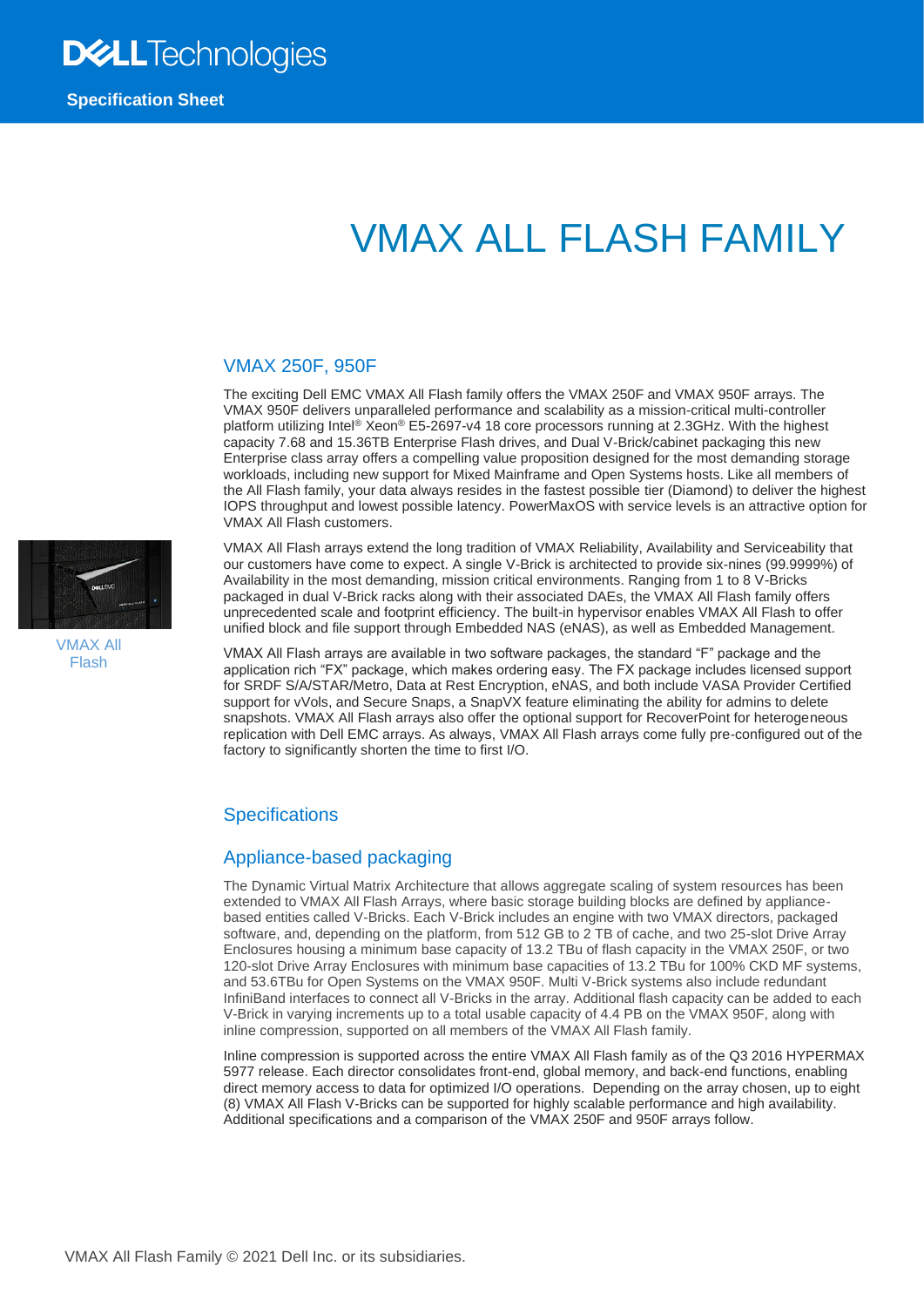| <b>Array family</b>                                                      | VMAX 250F/VMAX 250FX                                                                                                              | VMAX 950F/VMAX 950FX                                                                                                                                            |  |
|--------------------------------------------------------------------------|-----------------------------------------------------------------------------------------------------------------------------------|-----------------------------------------------------------------------------------------------------------------------------------------------------------------|--|
| <b>V-BRICKS</b>                                                          |                                                                                                                                   |                                                                                                                                                                 |  |
| Number of V-Bricks                                                       | $1$ to $2$                                                                                                                        | 1 to 8                                                                                                                                                          |  |
| <b>ENGINE ENCLOSURE</b>                                                  | 411                                                                                                                               | 411                                                                                                                                                             |  |
| <b>CPU</b>                                                               | Intel Xeon E5-2650-y4                                                                                                             | Intel Xeon E5-2697-y4                                                                                                                                           |  |
|                                                                          | $42.5$ GHz 12 core                                                                                                                | $42.8$ GHz 18 core                                                                                                                                              |  |
| # CORES PER CPU/PER<br><b>ENGINE/PER SYSTEM</b>                          | 12/48/96                                                                                                                          | 18/72/576                                                                                                                                                       |  |
| <b>DYNAMIC VIRTUAL MATRIX</b><br><b>INTERCONNECT</b>                     | <b>Direct Connect InfiniBand</b>                                                                                                  | <b>InfiniBand Dual Redundant Fabric:</b>                                                                                                                        |  |
|                                                                          | 56 Gbps per port                                                                                                                  | 56 Gbps per port                                                                                                                                                |  |
| <b>CACHE</b>                                                             |                                                                                                                                   |                                                                                                                                                                 |  |
| CACHE-SYSTEM MIN (RAW)                                                   | 512 GB                                                                                                                            | 1,024 GB                                                                                                                                                        |  |
| CACHE-SYSTEM MAX (RAW)                                                   | 4 TB (with 2,048 GB engine)                                                                                                       | 16 TB (with 2,048 GB engine)                                                                                                                                    |  |
| <b>CACHE-PER ENGINE OPTIONS</b>                                          | 512 GB, 1 TB, and 2 TB                                                                                                            | 1 TB, 2 TB                                                                                                                                                      |  |
| <b>VAULT</b>                                                             |                                                                                                                                   |                                                                                                                                                                 |  |
| <b>VAULT STRATEGY</b>                                                    | Vault to Flash                                                                                                                    | Vault to Flash                                                                                                                                                  |  |
| <b>VAULT IMPLEMENTATION</b>                                              | 2 to 4 NVMe Flash SLICs / Engine                                                                                                  | 4 to 8 NVMe Flash SLICs / Engine                                                                                                                                |  |
| <b>FRONT END I/O MODULES</b>                                             |                                                                                                                                   |                                                                                                                                                                 |  |
| MAXIMUM FRONT-END I/O<br>MODULES/V-BRICK                                 | 8                                                                                                                                 | 6 (up to 8 on Mainframe)                                                                                                                                        |  |
| <b>FRONT-END I/O MODULES</b><br><b>AND PROTOCOLS</b><br><b>SUPPORTED</b> | FC: $4 \times 8$ Gbs (FC, SRDF)<br>FC: 4 x 16 Gbs (FC, SRDF)<br>10 GbE: 4 x10 GbE(iSCSI, SRDF)<br>GbE: 4 x 1 GbE(2 Cu/2 Opt SRDF) | FC: $4 \times 8$ Gbs (FC, SRDF)<br>FC: 4 x 16 Gbs (FC, SRDF)<br>10 GbE: 4 x10 GbE (iSCSI, SRDF)<br>GbE 4 x 1 GbE (2 Cu/2 Opt SRDF)<br>FICON: 4 x 16 Gbs (FICON) |  |
| <b>eNAS I/O MODULES</b>                                                  |                                                                                                                                   |                                                                                                                                                                 |  |
| MAX eNAS I/O MODULES/<br><b>SOFTWARE DATA MOVER</b>                      | 5 <sub>3</sub>                                                                                                                    | 5 <sub>3</sub>                                                                                                                                                  |  |
| eNAS I/O MODULES<br><b>SUPPORTED</b>                                     | 10 GbE: 2 x 10 GbE Optical<br><sup>1</sup> 10 GbE: 2 x 10 GbE Cu<br>$28$ Gbs: $4 \times 8$ Gbs FC (Tape BU)                       | 10 GbE: 2 x 10 GbE Optical<br><sup>1</sup> 10 GbE: 2 x 10 GbE Cu<br>$28$ Gbs: 4 x 8 Gbs FC (Tape BU)                                                            |  |
| <b>eNAS SOFTWARE DATA MOVERS</b>                                         |                                                                                                                                   |                                                                                                                                                                 |  |
| MAX SOFTWARE DATA                                                        | 4 (3 Active + 1 Standby)                                                                                                          | <sup>3</sup> 8 (7 Active and 1 Standby)                                                                                                                         |  |
| <b>MOVERS</b>                                                            | (4 Data Movers requires minimum 2 V-Bricks)                                                                                       | (8 Data Movers requires minimum 4 V-Bricks)                                                                                                                     |  |
| <b>MAX NAS CAPACITY/ARRAY</b><br>(TERABYTES USABLE)                      | 1158 (cache limited)                                                                                                              | 3584                                                                                                                                                            |  |

<sup>1</sup> Quantity one (1) 2 x 10 GbE Optical module is the default choice/Data Mover.

<sup>2</sup> Used to support NDMP Tape Backup

<sup>3</sup> Support for 8 Data Movers on the VMAX 950F/FX is available by request.

<sup>4</sup> CPUs run in Turbo Mode except at elevated ambient temperatures.

<sup>5</sup> Two eNAS I/O modules/Datamover standard. Three can be supported depending on configuration via RPQ.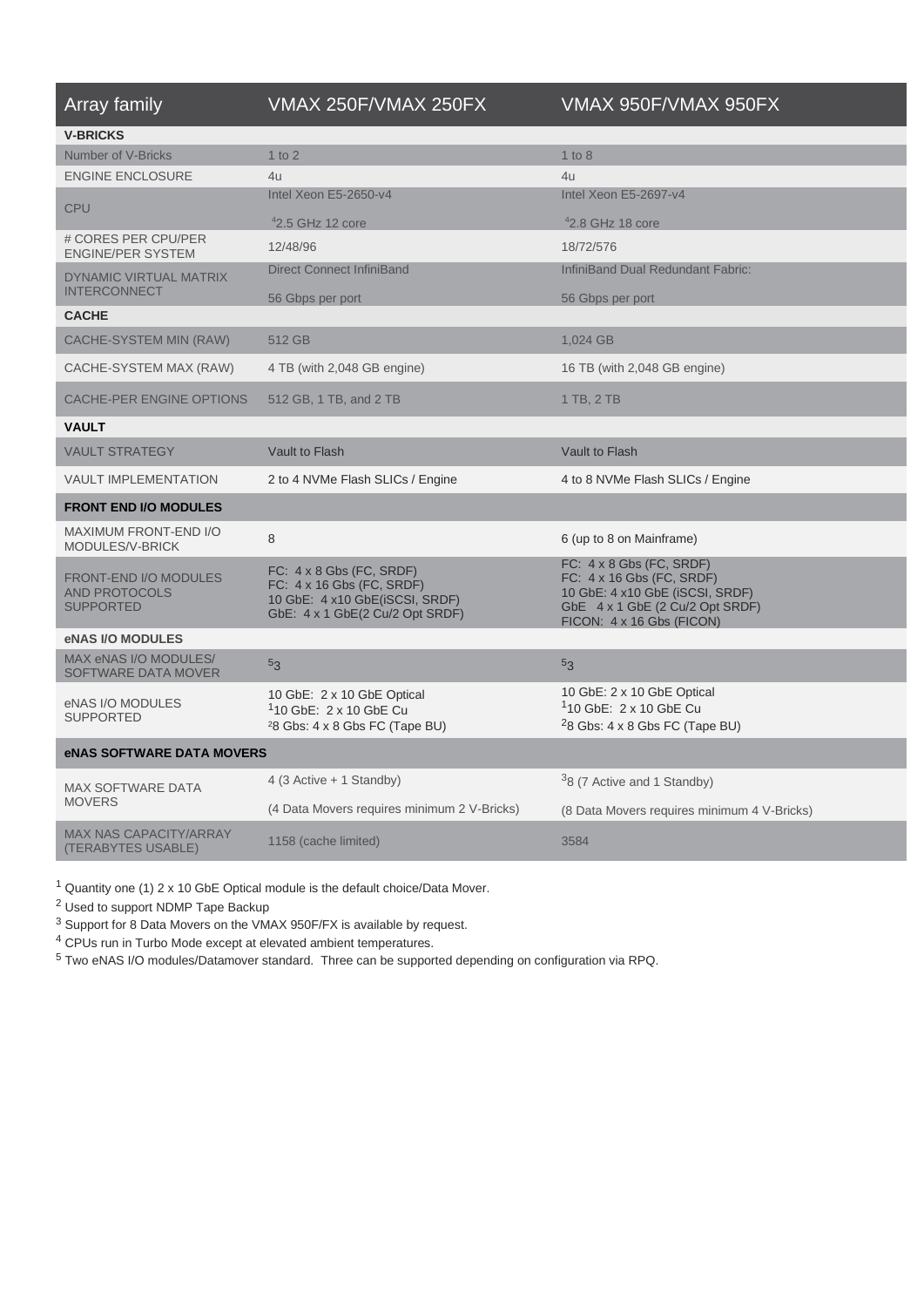| Array family                                    | VMAX 250F/VMAX 250FX                                                                       | VMAX 950F/VMAX 950FX                                                                        |  |  |  |
|-------------------------------------------------|--------------------------------------------------------------------------------------------|---------------------------------------------------------------------------------------------|--|--|--|
| <b>CAPACITY, DRIVES</b>                         |                                                                                            |                                                                                             |  |  |  |
| Max Capacity per Array (Open) <sup>1</sup>      | 1.16 PBe                                                                                   | 4.42 PBe                                                                                    |  |  |  |
| Base Capacity per V-Brick (Open)                | $313.2$ TBu                                                                                | 52.6 TBu                                                                                    |  |  |  |
| <b>Base Capacity per V-Brick</b><br>(Mainframe) | N/A                                                                                        | 13.2 TBu                                                                                    |  |  |  |
| <b>Incremental Capacity Blocks</b>              | $313.2$ TBu                                                                                | 13.2 TBu                                                                                    |  |  |  |
| Max Drives per V-Brick                          | 50                                                                                         | 240                                                                                         |  |  |  |
| Max Drives per Array                            | 100                                                                                        | 1,920                                                                                       |  |  |  |
| Max Drives per System Bay                       | 100/200 <sup>2</sup>                                                                       | 480                                                                                         |  |  |  |
| Min Drive Count per V-Brick                     | $8 + 1$ Spare                                                                              | $16 + 1$ spare                                                                              |  |  |  |
| <b>FLASH DRIVES</b>                             |                                                                                            |                                                                                             |  |  |  |
| Flash Drives Supported (2.5")                   | 960 GB, 1.92 TB, 3.84 TB, 7.68 TB, 15.36 TB                                                | 960 GB, 1.92 TB, 3.84 TB, 7.68 TB, 15.36 TB                                                 |  |  |  |
| <b>BE</b> Interface                             | 12 Gbps SAS                                                                                | 6 Gbps SAS                                                                                  |  |  |  |
| <b>RAID Options Supported</b>                   | RAID 5(7+1) (default)<br>RAID 5(3+1)<br>RAID 6(6+2)                                        | $RAID 5(7 + 1)$<br>RAID 6(14+2)                                                             |  |  |  |
| <b>Mixed RAID Group Support</b>                 | <b>No</b>                                                                                  | <b>No</b>                                                                                   |  |  |  |
| <b>Support for Mixed Drive</b><br>Capacities    | Yes                                                                                        | Yes                                                                                         |  |  |  |
| <b>FLASH ARRAY ENCLOSURES</b>                   |                                                                                            |                                                                                             |  |  |  |
| 120 x 2.5" Drive DAE                            | <b>No</b>                                                                                  | Yes                                                                                         |  |  |  |
| 25 x 2.5" Drive DAE                             | Yes                                                                                        | <b>No</b>                                                                                   |  |  |  |
| <b>CABINET CONFIGURATIONS</b>                   |                                                                                            |                                                                                             |  |  |  |
| Standard 19" bays                               | Yes                                                                                        | Yes                                                                                         |  |  |  |
| Single V-Brick System Bay<br>Configuration      | No (Packaging based on Dual V-Bricks, but initial<br>V-Brick in each System Bay supported) | No (Packaging based on Dual V- Bricks, but initial V-Brick<br>in each System Bay supported) |  |  |  |
| Dual V-Brick System Bay<br>Configuration        | Yes (Default packaging)                                                                    | Yes (Default packaging)                                                                     |  |  |  |
| Third Party Rack Mount Option                   | Yes                                                                                        | Yes                                                                                         |  |  |  |
| <b>DISPERSION</b>                               |                                                                                            |                                                                                             |  |  |  |
| Third Party Rack Mount Option                   | N/A-single floor tile system                                                               | Yes (on request)                                                                            |  |  |  |
| PRE-CONFIGURATION FROM FACTORY                  |                                                                                            |                                                                                             |  |  |  |
| 100% Thin Provisioned                           | Yes                                                                                        | Yes                                                                                         |  |  |  |
| <b>HOST SUPPORT</b>                             |                                                                                            |                                                                                             |  |  |  |
| Open Systems                                    | Yes                                                                                        | Yes                                                                                         |  |  |  |
| Mainframe                                       | No                                                                                         | Yes                                                                                         |  |  |  |
| Mixed Mainframe and Open                        | <b>No</b>                                                                                  | Yes                                                                                         |  |  |  |
| <b>POWER OPTIONS</b>                            |                                                                                            |                                                                                             |  |  |  |
| Input Power Options                             | Single or Three Phase<br>Delta or Wye                                                      | Single or Three Phase<br>Delta or Wye                                                       |  |  |  |

<sup>1</sup> Max capacity per array based on over provisioning ratio of 1.0.

<sup>2</sup> 200 drives can be supported in a single cabinet when two systems are packaged in the same rack.

 $3$  13.2TBu V-Brick and Capacity Block usable capacities are based on RAID 5 (7+1). 11.3TBu base capacity and Capacity Block increments possible with RAID 5(3+1) on VMAX 250F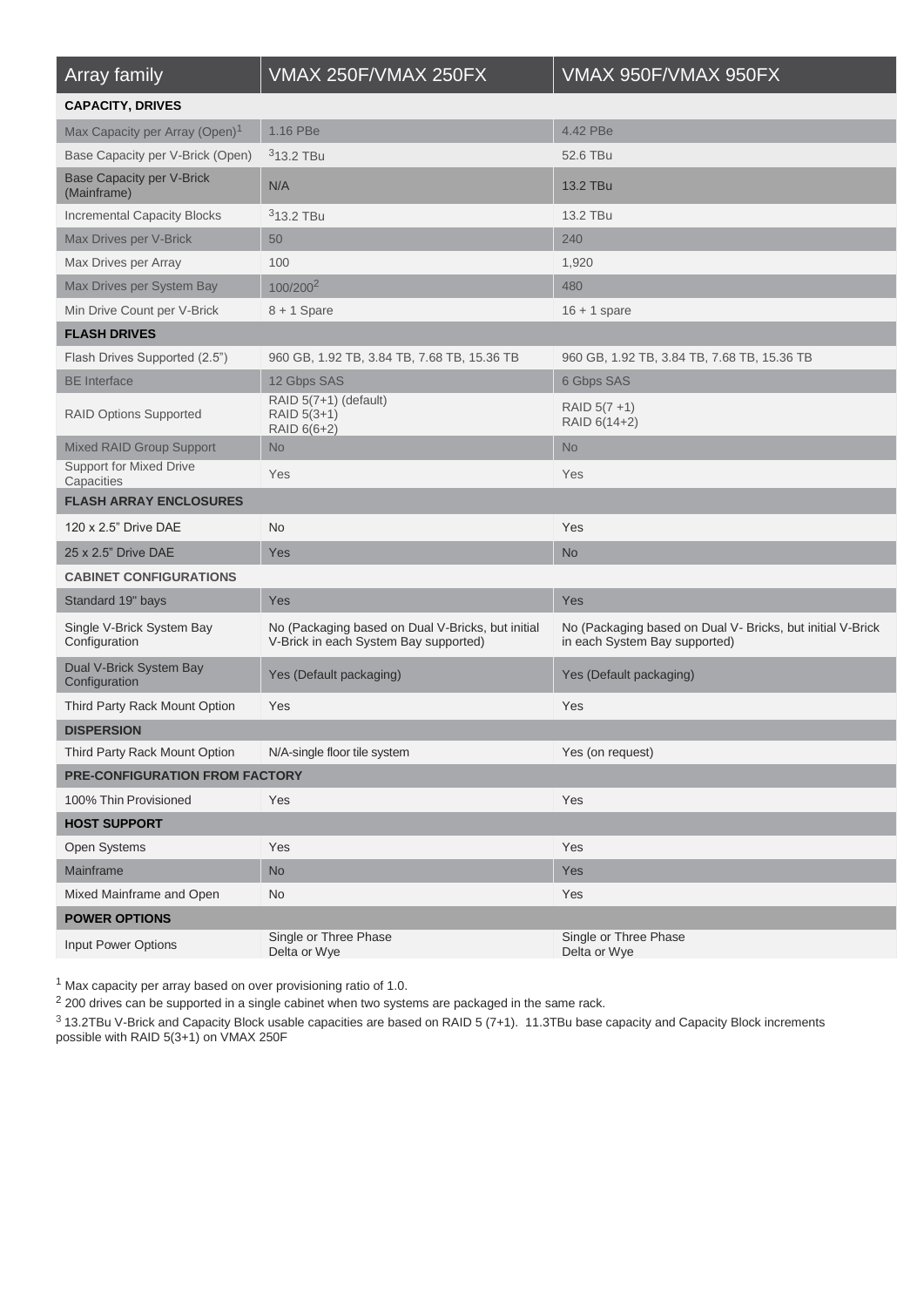| Array family                       | VMAX 250F/VMAX 250FX | VMAX 950F/VMAX 950FX |  |  |  |
|------------------------------------|----------------------|----------------------|--|--|--|
| <b>I/O PROTOCOLS SUPPORTED</b>     |                      |                      |  |  |  |
| 8 Gb/s FC Host/SRDF Ports          |                      |                      |  |  |  |
| Maximum/V-Brick                    | 32                   | 24                   |  |  |  |
| Maximum/array                      | 64                   | 192                  |  |  |  |
| 16 Gb/s FC Host Ports              |                      |                      |  |  |  |
| Maximum/V-Brick                    | 32                   | 24                   |  |  |  |
| Maximum/array                      | 64                   | 192                  |  |  |  |
| <b>16 Gb/s FICON Host Ports</b>    |                      |                      |  |  |  |
| Maximum/V-Brick                    | N/A                  | 32                   |  |  |  |
| Maximum/array                      | N/A                  | 256                  |  |  |  |
| 10 GbE iSCSI Ports (Optical)       |                      |                      |  |  |  |
| Maximum/V-Brick                    | 32                   | 24                   |  |  |  |
| Maximum/array                      | 64                   | 192                  |  |  |  |
| 10 GbE SRDF Ports (Optical)        |                      |                      |  |  |  |
| Maximum/V-Brick                    | 32                   | 24                   |  |  |  |
| Maximum/array                      | 64                   | 192                  |  |  |  |
| <b>GbE SRDF Ports (Optical/Cu)</b> |                      |                      |  |  |  |
| Maximum/V-Brick                    | 16/16                | 12/12                |  |  |  |
| Maximum/array                      | 64                   | 96                   |  |  |  |
| <b>Embedded NAS ports</b>          |                      |                      |  |  |  |
| <b>10 GbE Optical Ports</b>        |                      |                      |  |  |  |
| Max ports/Software Data Mover      | $\overline{4}$       | $\overline{4}$       |  |  |  |
| Maximum ports/array                | 16                   | 32                   |  |  |  |
| 10 GbE Copper Ports                |                      |                      |  |  |  |
| Max ports/Software Data Mover      | $\overline{4}$       | $\overline{4}$       |  |  |  |
| Maximum ports/array                | 16                   | 32                   |  |  |  |
| 8 Gb/s FC Tape Back Up Ports       |                      |                      |  |  |  |
| Max ports/Software Data Mover      | $\overline{2}$       | $\overline{2}$       |  |  |  |
| Maximum ports/array                | 8                    | 16                   |  |  |  |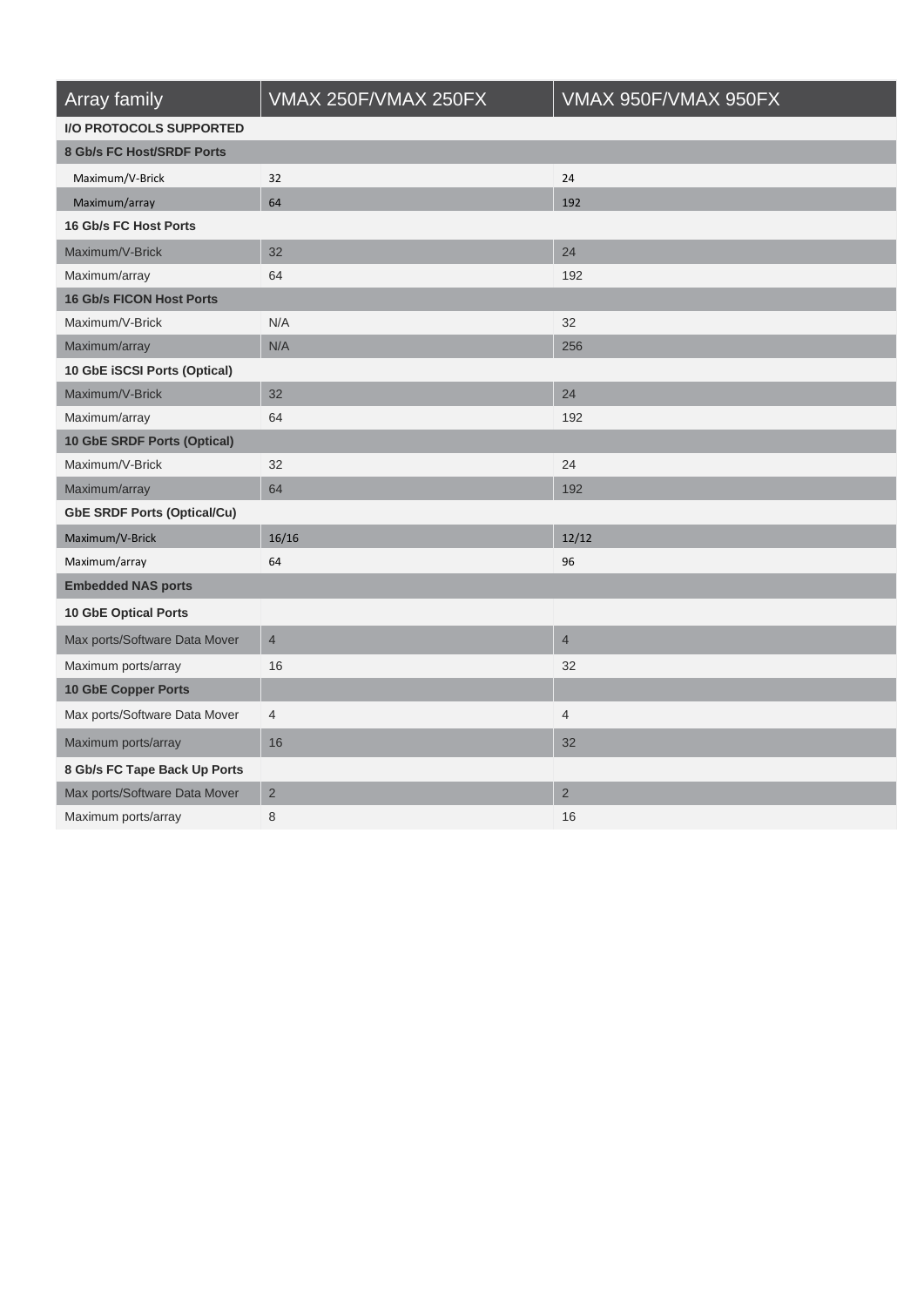# **System bay dispersion**

System Bay Dispersion allows customers to separate any individual or contiguous group of system bays by up to a distance of 82 feet (25 meters) from System Bay 1. This provides unsurpassed datacenter flexibility in solving floor loading constraints or working around obstacles that might preclude fully contiguous configurations. This is applicable to VMAX 950F, as the VMAX 250F is a single bay solution.





# 82 feet / 25 meters **System Bay Dispersion**

# **Flash drive support**

The VMAX 250F/FX (12 Gb/s) and the 450F/FX and 850F/FX (6 Gb/s) support the latest dual ported native SAS Flash drives. All Flash drives support two independent I/O channels with automatic failover and fault isolation. Check with your Dell EMC sales representative for the latest list of supported drives and types. All capacities are based on 1 GB = 1,000,000,000 bytes. Actual usable capacity may vary depending upon configuration.

### **2.5" support flash drives used in V-Bricks and capacity upgrades**

| <b>Platform support</b>                              | <b>VMAX 250F,</b><br>950F | <b>VMAX 250F,</b><br>950F | <b>VMAX 250F,</b><br>950F | <b>VMAX 250F,</b><br>950F | VMAX 250F,<br>950F    |
|------------------------------------------------------|---------------------------|---------------------------|---------------------------|---------------------------|-----------------------|
| Nominal capacity (GB)                                | 1960                      | 11920                     | 13840                     | 17680                     | 115360                |
| <b>Type</b>                                          | Flash                     | Flash                     | Flash                     | Flash                     | Flash                 |
| Average seek time<br>(read/write ms)                 | N/A                       | N/A                       | N/A                       | N/A                       | N/A                   |
| Raw Capacity (GB)                                    | 960                       | 1920                      | 3840                      | 7680                      | 15360                 |
| <sup>3</sup> Open systems<br>formatted capacity (GB) | 938.94                    | 1879.64                   | 3761.03                   | 7522.06                   | 15047.65              |
| Mainframe 3390<br>formatted capacity                 | 2940.26                   | 21880.52                  | <sup>2</sup> 3761.80      | 27523.61                  | <sup>2</sup> 15047.98 |

<sup>1</sup>V-Bricks and capacity upgrades in any given configuration could contain a maximum of two different underlying drive sizes in order to best achieve the desired usable capacity. This is automatically optimized by the VMAX Sizer Tool.

<sup>2</sup> Mainframe is not supported on VMAX 250F

<sup>3</sup> Open systems formatted capacity is also referred to as TBu in this document.

# **Power consumption and heat dissipation at <26 and >35 degrees C**

| Component                                                | <b>VMAX 250F/FX</b>  |                                                             |                    | VMAX 950F/FX                                |                    |                                      |                    |                 |
|----------------------------------------------------------|----------------------|-------------------------------------------------------------|--------------------|---------------------------------------------|--------------------|--------------------------------------|--------------------|-----------------|
| Maximum power<br>and heat dissipation<br>at temperatures | consumption<br>(kVA) | Maximum Total power<br>Maximum Heat dissipation<br>(Btu/hr) |                    | Maximum Total power<br>consumption<br>(kVA) |                    | Maximum Heat dissipation<br>(Btu/hr) |                    |                 |
| $<$ 26 $\degree$ C and $>$ 35 $\degree$ C<br>2.3         | $<$ 26 $\degree$ C   | $>35^{\circ}$ C                                             | $<$ 26 $\degree$ C | $>35^{\circ}$ C                             | $<$ 26 $\degree$ C | $>35^{\circ}$ C                      | $<$ 26 $\degree$ C | $>35^{\circ}$ C |
| System bay 1,<br>dual engine                             | 4.13                 | 5.19                                                        | 14.090             | 17.698                                      | 7.25               | 9.61                                 | 24.712             | 32.760          |
| System bay 2, dual<br>engine <sup>1</sup>                | N/A                  | N/A                                                         | N/A                | N/A                                         | 6.80               | 8.90                                 | 23,178             | 30,339          |

<sup>1</sup> Power values for System Bay 2 and all subsequent system bays where applicable.

<sup>2</sup> Power values and heat dissipations shown at >35 degrees C reflect the higher power levels associated with both the battery recharge cycle, and the initiation of high ambient temperature Adaptive Cooling algorithms.

<sup>3</sup> Values at <26° C are reflective of more steady state maximum values during normal operation.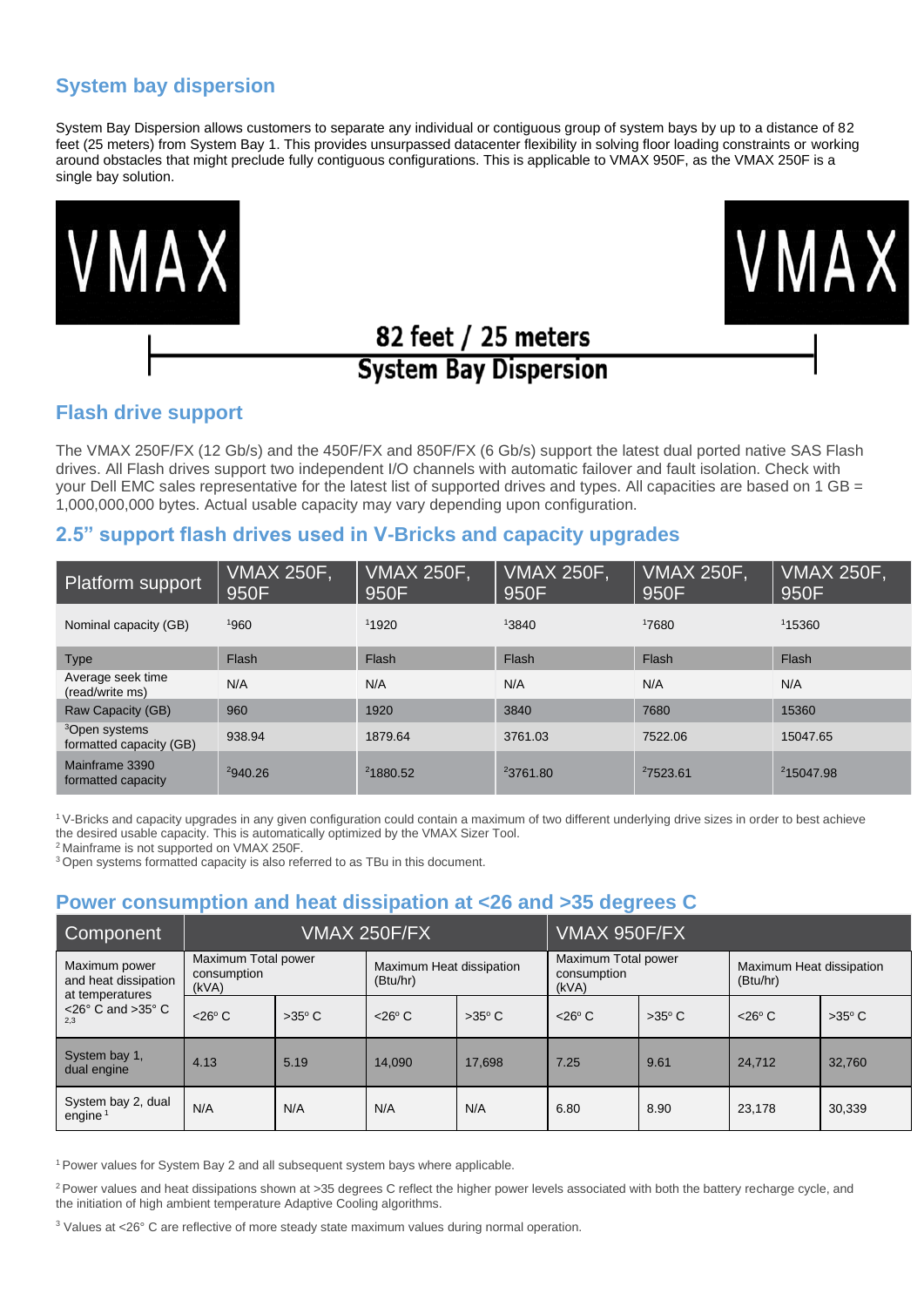# **Physical specifications**

| Component                                    | Height (in/cm) | Width (in/cm) | Depth (in/cm) | Weight (maximum<br>lbs/kgs) |
|----------------------------------------------|----------------|---------------|---------------|-----------------------------|
| System bay, dual engine 950F                 | 75/190         | 24/61         | 47/119        | 1860/844                    |
| System bay, dual engine 250F                 | 75/190         | 24/61         | 42/106.7      | 850/385                     |
| System bay, dual engine, dual system<br>250F | 75/190         | 24/61         | 42/106.7      | 1410/640                    |

# **Input power requirements**

**Single phase North American, international, Australian**

| Specification                             | <b>North American</b><br>3-wire connection (2 L and 1 G) $^{\text{1}}$                                           | International and Australian 3-wire<br>connection (1 L and 1 N and 1 G)               |
|-------------------------------------------|------------------------------------------------------------------------------------------------------------------|---------------------------------------------------------------------------------------|
| Input nominal voltage                     | $200 - 240$ VAC $+/- 10\%$ L- L nom                                                                              | 220 - 240 VAC +/- 10% L - N nom                                                       |
| Frequency                                 | $50 - 60$ Hz                                                                                                     | $50 - 60$ Hz                                                                          |
| <b>Circuit breakers</b>                   | 30A                                                                                                              | $30/32$ A                                                                             |
| Power zones                               | Two                                                                                                              | Two                                                                                   |
| Power requirements at customer site (min) | One 30A or 32A, single phase drop per zone (250F)<br>Three 30A or 32A, single phase drops per zone (950F)<br>32A | Two power zones require 2 drops (250F), 6 drops (950F) with each drop rated for 30 or |

 $1$  L = line or phase, N = neutral, G = ground

# **Three-phase North American, international, Australian**

| Specification                             | North American (DELTA)<br>4-wire connection $(3 L and 1 G)$ | International (WYE) 5-wire<br>connection (3 L and 1 N and 1 G) <sup>1</sup> |
|-------------------------------------------|-------------------------------------------------------------|-----------------------------------------------------------------------------|
| Input voltage                             | 200 - 240 VAC +/- 10% L- L nom                              | 220 - 240 VAC +/- 10% L - N nom                                             |
| Frequency                                 | $50 - 60$ Hz                                                | $50 - 60$ Hz                                                                |
| <b>Circuit breakers</b>                   | 50 A                                                        | $30/32$ A                                                                   |
| Power zones                               | Two                                                         | Two                                                                         |
| Power requirements at customer site (min) | Two 50 A, three-phase drops per bay                         | Two 30 or 32 A, three-phase drops per bay                                   |

 ${}^{1}L$  = line or phase, N = neutral, G = ground

<sup>2</sup>An imbalance of AC input currents may exist on the three-phase power source feeding the array, depending on the configuration. The customer's electrician must be alerted to this possible condition to balance the phase-by-phase loading conditions within the customer's data center